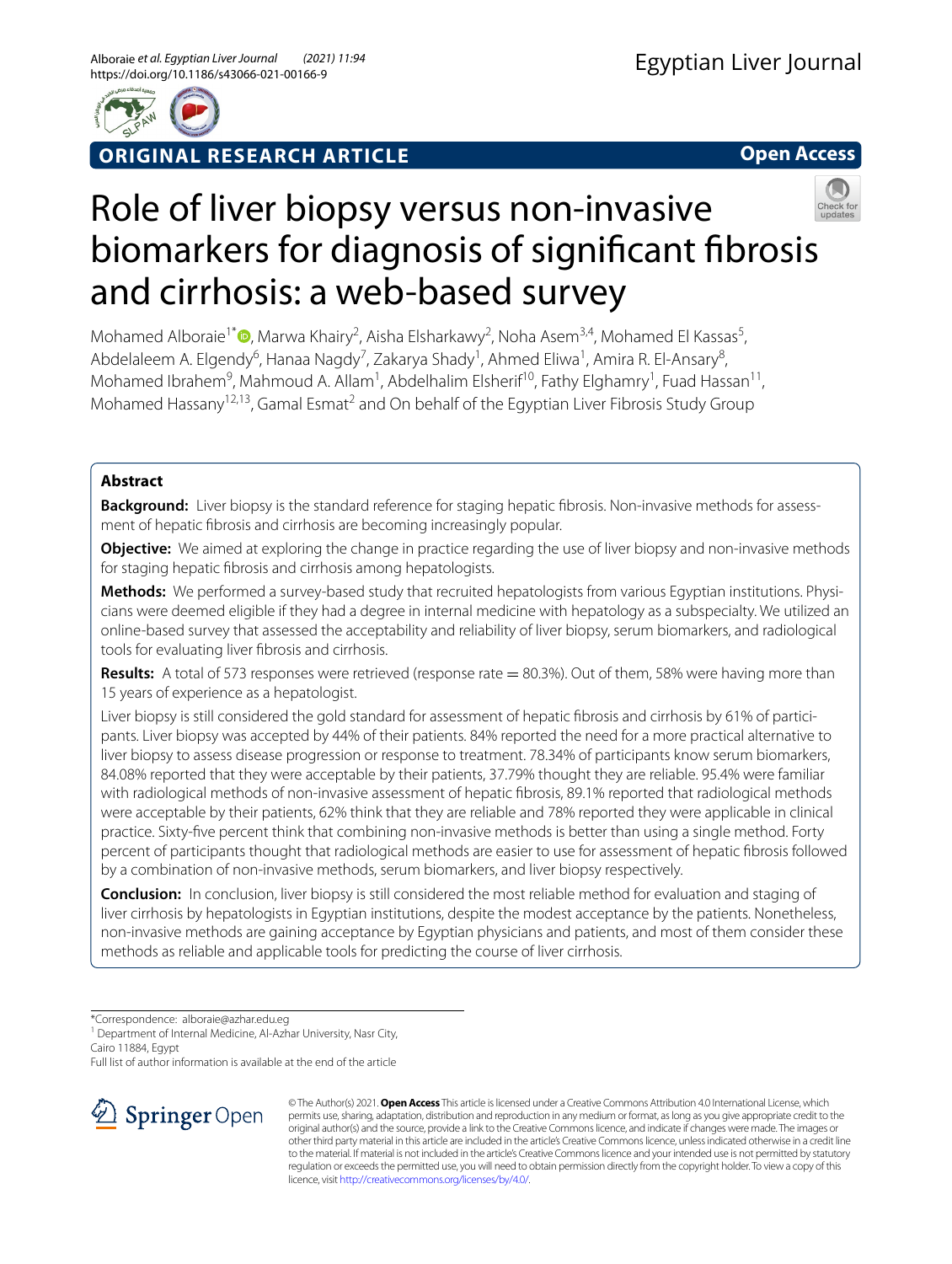**Keywords:** Non-invasive tools, Liver biopsy, Cirrhosis, Acceptability, Reliability, Egypt

## **Introduction**

Liver cirrhosis is the end stage of various chronic liver diseases that has the cardinal features of extensive hepatic fbrosis, scarring, and regenerative nodules; which, in return, lead to irreversible deformity of physiological hepatic architecture [[1\]](#page-7-0). Liver cirrhosis is a serious, relatively prevalent, cause of global morbidity and mortality; recent estimates demonstrated that liver cirrhosis accounted for nearly 2.5% of the total global deaths in 2017—around 1.3 million deaths—, ranking it as the 11th leading attribute of global mortality  $[2-4]$  $[2-4]$ . The distribution of liver cirrhosis shows notable ethnic and socioeconomic variations, with the highest prevalence reported among low-income African countries [\[4](#page-7-2)]. Liver cirrhosis is a major cause of disability and represents a global economic burden as well. Several hepatic disorders can lead to the development of liver cirrhosis such as chronic viral hepatitis, alcoholism, and non-alcoholic steatohepatitis [[5\]](#page-7-3).

Early recognition and monitoring of liver cirrhosis are the cornerstones for optimal treatment outcomes and reducing the risk of complications in cirrhotic patients [\[6](#page-7-4), [7\]](#page-7-5). To date, liver biopsy is the gold standard procedure for diagnostic and prognostic evaluation of liver cirrhosis, previous reports showed that liver biopsy fnding is the most consistent, independent, predictor of outcomes of chronic liver diseases [[8,](#page-7-6) [9\]](#page-7-7). Nonetheless, the invasive and painful nature of liver biopsy is a major disadvantage that can result in various post-procedure complications; other disadvantages of liver biopsy include its high cost and the possibility of sampling errors during specimen retrieval and handling  $[10]$ . Thus, the use of liver biopsy in local settings can be limited by poor reliability and acceptance of the procedure by both healthcare physicians and patients [[11](#page-7-9)]. Recently, non-invasive markers have gained momentum for evaluation of liver cirrhosis; over the recent two decades, various serological, ultrasoundbased, and magnetic resonance (MR)-based markers were evaluated as potential alternatives for liver biopsy in the setting of liver cirrhosis [\[10](#page-7-8)]. Markers, such as serum biomarkers algorithm [[12,](#page-7-10) [13](#page-7-11)], transient elastography [[14\]](#page-7-12), shear wave elastography [[15\]](#page-7-13), and MR elastography [[16\]](#page-7-14) exhibited high performance and reproducibility for evaluation of liver cirrhosis and prediction of clinical outcomes. Thus, non-invasive methods are increasingly accepted by healthcare physicians as reliable and wellvalidated methods for the assessment of liver cirrhosis [[17\]](#page-7-15). Nonetheless, limited data are available regarding the acceptance and reliability of non-invasive methods for the assessment of liver cirrhosis in developing countries with a high prevalence of liver cirrhosis, like Egypt. This survey-based study aimed to provide real-life data concerning the level of acceptance and reliability of noninvasive methods for the assessment of liver fbrosis and cirrhosis among hepatologists from Egyptian institutions.

## **Materials and methods**

# **Study design and population**

We performed a survey-based study that recruited hepatologists from various Egyptian institutions. The survey was sent to participants through an online website ([www.](http://www.surveymonkey.com) [surveymonkey.com\)](http://www.surveymonkey.com) after they gave their approval of participation in the present study via email. We utilized a non-probability, convenience, sampling technique to recruit eligible physicians. The preparation of the present manuscript runs in compliance with the STROBE statement [[18](#page-7-16)].

## **Data collection**

The survey assessed the level of acceptance and reliability of diferent methods for assessment of liver fbrosis and cirrhosis among hepatologists. The survey consisted of 47 questions that were administrated in the English language. The first part consisted of 8 questions assessing the demographic characteristics, and the level of experience of participants. The second part, assessed the acceptability and reliability of liver biopsy amongst participants using 14, mainly 5-Likert scale, questions; while the third part assessed the acceptability and reliability of serum biomarkers and consists of 5 questions. The fourth part assessed the acceptability and reliability of radiological markers and consisted of 7 questions. Finally, the ffth part was used to assess the utilization of combination methods and participants' attitudes towards them. Before the implementation of the study, a preliminary pilot test for diferent sections of the questionnaire was done among twenty potential participants. This was performed to check the validity and clarity of the structured questions as well as to estimate the time needed to complete the survey. Accordingly, some questions about attitude and practice were restructured. The results of the pilot study were excluded from data analysis.

## **Statistical analysis**

Data were entered and validated using Microsoft Excel 2019, while the statistical analysis was done using the statistical package for the social sciences (SPSS, windows version 22). All continuous quantitative data were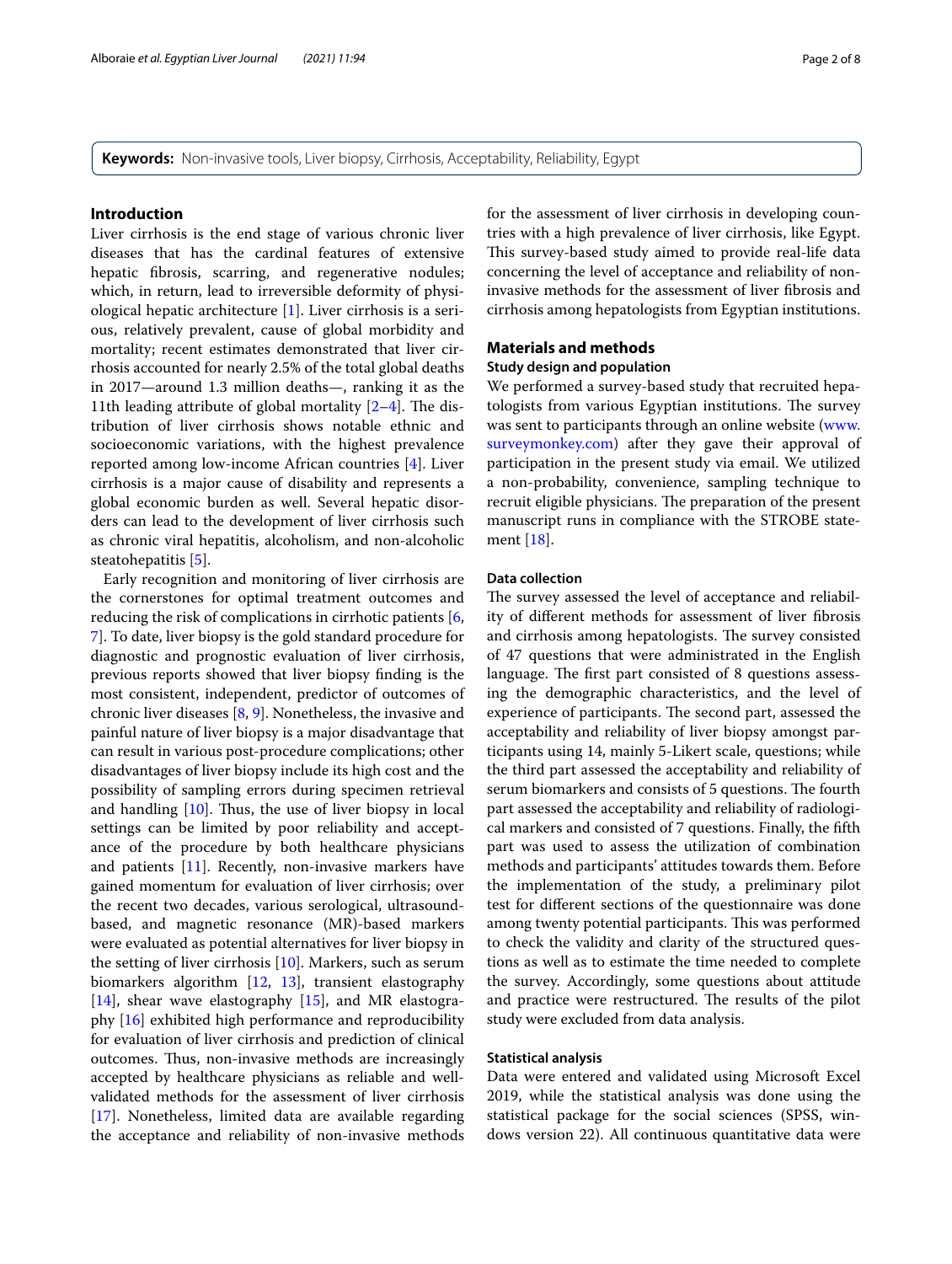presented in mean and standard deviation (SD). While categorical data were presented in frequencies and percentages.

## **Results**

The present cross-sectional study included 573 participants with an age range from 25 to 75 years old and male predominance (71.55%). Out of them, 58% were having more than 15 years of experience as a hepatologist. Most of the participants (61%) agreed that liver biopsy is still considered the gold standard for the assessment of hepatic fbrosis and cirrhosis. However, they admitted that only 44% of patients clearly accepted liver biopsy. Most of the participants did not think they need a liver biopsy for diagnosis of signifcant fbrosis and cirrhosis in viral hepatitis (56%), on the other hand, 45% of participants thought they still need a liver biopsy for diagnosis of signifcant fbrosis and cirrhosis in non-viral chronic liver diseases. Only 8% of participants saw discordance between results of liver biopsy (histopathology report) and clinical fndings. If the histopathology report was discordant with clinical fndings, most of the participants (60%) used non-invasive methods "radiological methods or serum biomarkers", 34.19% asked for a second opinion from another pathologist and 6.71% repeated liver biopsy. Most of the participants (88%) agreed that they can diagnose cirrhosis easily using clinical, laboratory, and radiological evaluation. On the other hand, 51.58% of participants diagnose signifcant fbrosis easily (clinically, laboratory, and radiologically). Interestingly, 66% of participants did not think a liver biopsy is required for diagnosing cirrhosis. On the other hand, (39%) a liver biopsy is required to diagnose significant hepatic fibrosis. The majority of participants (84%) thought they need a more practical alternative to liver biopsy to assess liver disease progression or response to treatment (Table [1](#page-3-0)).

The majority of participants (78.34%) knew non-invasive (blood/serum) fbrosis markers for assessment of hepatic fbrosis but only 37.79% of participants thought that serum biomarkers are reliable. Most of the participants (84.08%) thought serum biomarkers are acceptable by patients while only 38% used them for assessment of hepatic fbrosis. Most of the participants (66%) preferred to use transient elastography for assessment of hepatic fbrosis, 45% used a combination of serum biomarkers and elastography, 31.42% used blood/serum biomarkers alone, and 7.86% used magnetic resonance elastography. Most of the participants (95.42%) were familiar with radiological methods for non-invasive assessment of hepatic fbrosis. Sixty-two percent of participants thought that radiological methods are reliable, 89.1% thought that they are acceptable by patients and 78% considered radiological methods to be easily applicable in clinical practice.

The most commonly used methods for assessment were FibroScan, ultrasound, computed tomography, ultrasound-based elastography, magnetic resonance imaging (MRI), and MRI-based elastography respectively. Most of the participants (87.58%) considered radiological methods for non-invasive assessment of hepatic fbrosis easy to use (Tables [2](#page-4-0) and [3\)](#page-5-0).

Despite that, 65% of participants thought combinations of methods are more benefcial for non-invasive assessment of hepatic fbrosis than using a single method, only 39.37% of participants used them frequently. Forty percent of participants thought that radiological methods are easier to use for assessment of hepatic fbrosis followed by the combination of non-invasive methods, serum biomarkers, and liver biopsy respectively (Table [4](#page-6-0)).

## **Discussion**

In this web-based survey, we assessed the level of acceptance and reliability of liver biopsy and non-invasive methods for the assessment of hepatic fbrosis and cirrhosis among hepatologists. Our results demonstrated that the majority of Egyptian hepatologists still consider liver biopsy as the gold standard tool for diagnosis and staging of liver fbrosis and cirrhosis. Liver biopsy results had a high level of acceptance and reliability among Egyptian hepatologists. Liver biopsies were reported to have a modest level of acceptance among patients. Despite the high level of acceptance, most hepatologists stated that there is a need for less-invasive alternatives, especially when serial evaluation of liver fbrosis/cirrhosis is a need. Most of the participants in the present survey stated that they knew the utility of serum biomarkers and radiological tools as non-invasive methods for assessment of liver cirrhosis; these methods are widely accepted by the physicians and the patients and are considered as reliable and applicable tools. The participants agreed that there is a need for a national guideline that governs the utilization of non-invasive methods for the assessment of liver fbrosis.

Liver cirrhosis is a major public health burden in Egypt, which harbors the largest number of patients with chronic hepatitis C worldwide [[19\]](#page-7-17); previous epidemiological studies demonstrated that Egypt is ranked as the frst leading country regarding cirrhosis-related mortality worldwide  $[20]$  $[20]$  $[20]$ . Therefore, evaluation and monitoring of liver cirrhosis account for a considerable proportion of routine clinical practice of Egyptian hepatologists; nevertheless, limited data are available concerning the frequency and sequence of diferent tools for assessment of liver fbrosis. Previous reports demonstrated that the utilization of liver biopsy has been signifcantly declined in Egypt over the past decades [[21\]](#page-7-19). Such fndings can be attributed to the limitations of liver biopsy such as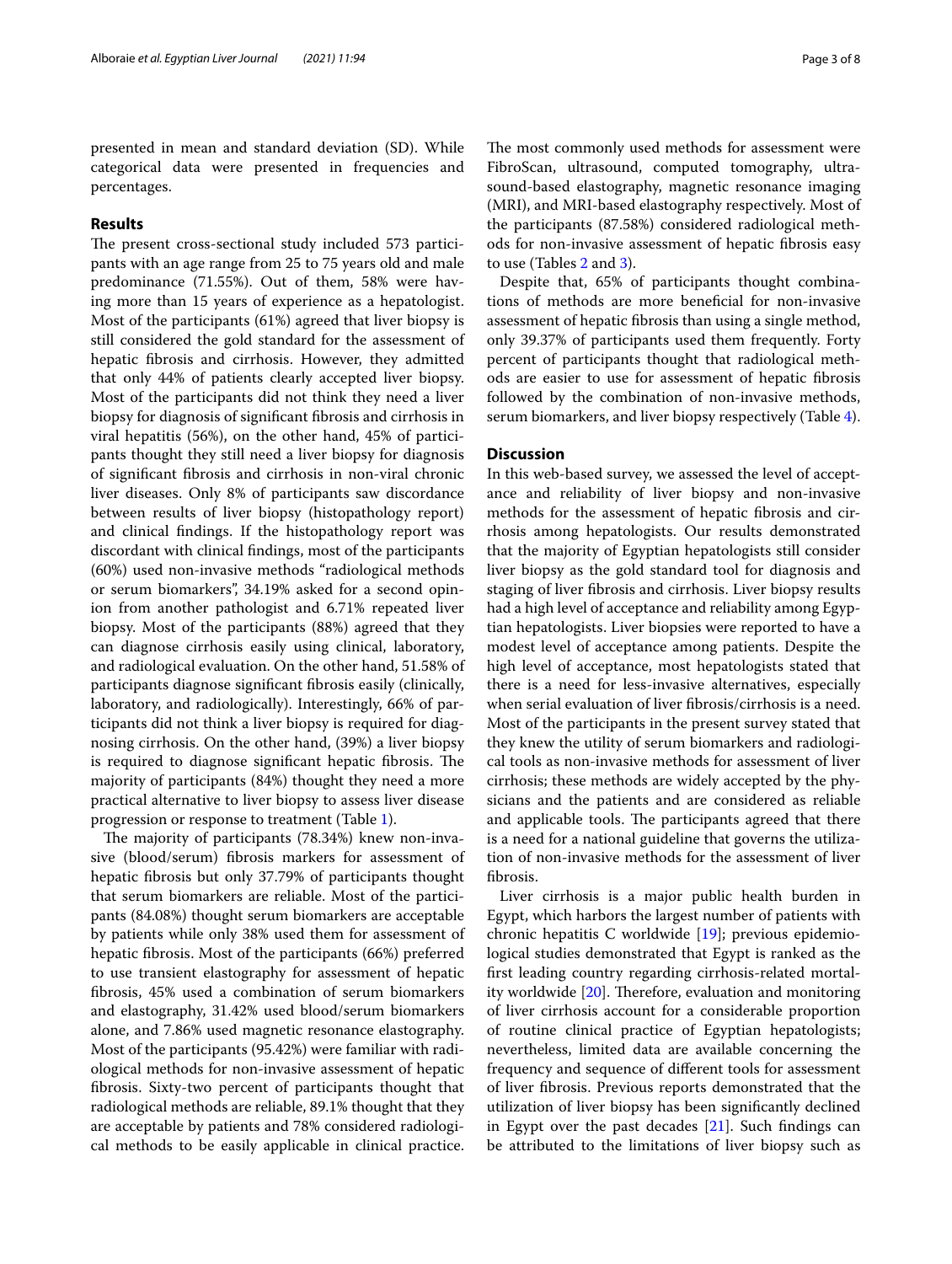<span id="page-3-0"></span>

| Table 1 Hepatologists' attitude towards the use of liver biopsy for diagnosis of significant fibrosis and cirrhosis |  |  |
|---------------------------------------------------------------------------------------------------------------------|--|--|
|---------------------------------------------------------------------------------------------------------------------|--|--|

| Variable                                                                                                                                 | Patients ( $n = 573$ ) |
|------------------------------------------------------------------------------------------------------------------------------------------|------------------------|
| Do you think the liver biopsy is still the gold standard for diagnosing liver fibrosis? %                                                |                        |
| Extremely likely (100%)                                                                                                                  | 21.15                  |
| Very likely (75%)                                                                                                                        | 39.92                  |
| Moderately likely (50%)                                                                                                                  | 23.91                  |
| Slightly likely (25%)                                                                                                                    | 11.07                  |
| Not at all likely (0%)                                                                                                                   | 3.95                   |
| In your practice what percentage of patients accept liver biopsy? %                                                                      |                        |
| Extremely likely (100%)                                                                                                                  | 6.13                   |
| Very likely (75%)                                                                                                                        | 37.55                  |
| Moderately likely (50%)                                                                                                                  | 32.81                  |
| Slightly likely (25%)                                                                                                                    | 22.53                  |
| Not at all likely (0%)                                                                                                                   | 1.98                   |
| Do you think we still need a liver biopsy for the diagnosis of significant fibrosis and cirrhosis in viral hepatitis? %                  |                        |
| Extremely likely (100%)                                                                                                                  | 4.35                   |
| Very likely (75%)                                                                                                                        | 13.64                  |
| Moderately likely (50%)                                                                                                                  | 26.88                  |
| Slightly likely (25%)                                                                                                                    | 37.94                  |
| Not at all likely (0%)                                                                                                                   | 18.18                  |
| Do you think we still need a liver biopsy for the diagnosis of significant fibrosis and cirrhosis in non-viral chronic liver diseases? % |                        |
| Extremely likely (100%)                                                                                                                  | 10.67                  |
| Very likely (75%)                                                                                                                        | 34.39                  |
| Moderately likely (50%)                                                                                                                  | 27.67                  |
| Slightly likely (25%)                                                                                                                    | 20.55                  |
| Not at all likely (0%)                                                                                                                   | 7.11                   |
| How frequently do you see discordant results of liver biopsy histopathology reports with clinical findings? %                            |                        |
| Extremely likely (100%)                                                                                                                  | 0.99                   |
| Very likely (75%)                                                                                                                        | 6.52                   |
| Moderately likely (50%)                                                                                                                  | 30.24                  |
| Slightly likely (25%)                                                                                                                    | 59.68                  |
| Not at all likely (0%)                                                                                                                   | 2.57                   |
| What do you do if the histopathology report is discordant with clinical findings? %                                                      |                        |
| Ask for a second opinion from another pathologist                                                                                        | 34.19                  |
| Repeat liver biopsy                                                                                                                      | 6.72                   |
| Use non-invasive methods "biomarkers"                                                                                                    | 19.57                  |
| Use non-invasive methods "Radiological"                                                                                                  | 39.53                  |
| Do you think that currently used histopathological scoring systems are satisfactory for clinical decisions? %                            |                        |
| Extremely likely (100%)                                                                                                                  | 9.29                   |
| Very likely (75%)                                                                                                                        | 59.88                  |
| Moderately likely (50%)                                                                                                                  | 25.30                  |
| Slightly likely (25%)                                                                                                                    | 4.94                   |
| Not at all likely (0%)                                                                                                                   | 0.59                   |
| Do you diagnose cirrhosis easily? %                                                                                                      |                        |
| Yes                                                                                                                                      | 88.45                  |
| No                                                                                                                                       | 11.55                  |
| How do you diagnose cirrhosis? "choose all that apply" %                                                                                 |                        |
| Clinically                                                                                                                               | 51.58                  |
| Laboratory tests                                                                                                                         | 50                     |
| Radiological methods                                                                                                                     | 53.95                  |
| All of the above                                                                                                                         | 62.85                  |
| Do you diagnose significant fibrosis easily? %                                                                                           |                        |
| Yes                                                                                                                                      | 51.58                  |
| No                                                                                                                                       | 48.42                  |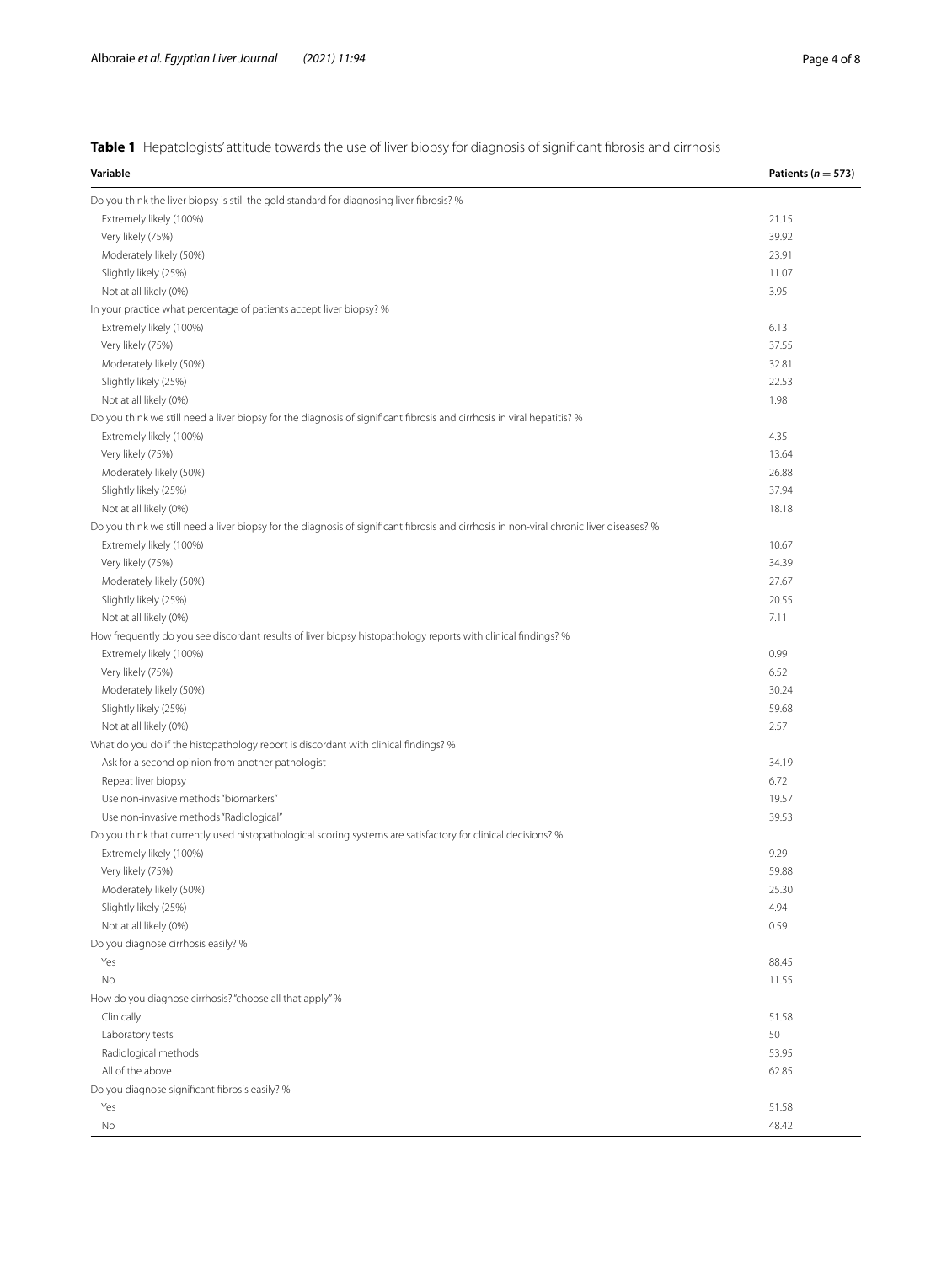## **Table 1** (continued)

| Variable                                                                                                                          | Patients ( $n = 573$ ) |
|-----------------------------------------------------------------------------------------------------------------------------------|------------------------|
| How do you diagnose significant fibrosis? "choose all that apply" %                                                               |                        |
| Clinically                                                                                                                        | 22.92                  |
| Laboratory tests                                                                                                                  | 34.19                  |
| Radiological methods                                                                                                              | 44.66                  |
| All of the above                                                                                                                  | 38.93                  |
| Do you think a liver biopsy is required for diagnosing cirrhosis? %                                                               |                        |
| Extremely likely (100%)                                                                                                           | 2.77                   |
| Very likely (75%)                                                                                                                 | 8.50                   |
| Moderately likely (50%)                                                                                                           | 21.94                  |
| Slightly likely (25%)                                                                                                             | 45.45                  |
| Not at all likely (0%)                                                                                                            | 21.34                  |
| Do you think we need a more practical alternative to liver biopsy to assess liver disease progression or response to treatment? % |                        |
| Extremely likely (100%)                                                                                                           | 47.83                  |
| Very likely (75%)                                                                                                                 | 36.17                  |
| Moderately likely (50%)                                                                                                           | 10.08                  |
| Slightly likely (25%)                                                                                                             | 4.15                   |
| Not at all likely (0%)                                                                                                            | 1.78                   |

# <span id="page-4-0"></span>**Table 2** Hepatologists' attitude towards the use of serum markers for diagnosis of significant fibrosis and cirrhosis

| Variable                                                                                                                             | Patients ( $n = 573$ ) |
|--------------------------------------------------------------------------------------------------------------------------------------|------------------------|
| Do you know non-invasive (blood/serum) fibrosis markers for assessment of hepatic fibrosis? %                                        |                        |
| Extremely likely (100%)                                                                                                              | 42.46                  |
| Very likely (75%)                                                                                                                    | 35.88                  |
| Moderately likely (50%)                                                                                                              | 13.59                  |
| Slightly likely (25%)                                                                                                                | 6.37                   |
| Not at all likely (0%)                                                                                                               | 1.70                   |
| Do you think non-invasive (blood/serum) fibrosis markers for assessment of hepatic fibrosis are reliable? %                          |                        |
| Extremely likely (100%)                                                                                                              | 3.82                   |
| Very likely (75%)                                                                                                                    | 33.97                  |
| Moderately likely (50%)                                                                                                              | 47.56                  |
| Slightly likely (25%)                                                                                                                | 12.95                  |
| Not at all likely (0%)                                                                                                               | 1.70                   |
| Do you think non-invasive blood/serum fibrosis markers "biomarkers" for assessment of hepatic fibrosis are acceptable by patients? % |                        |
| Extremely likely (100%)                                                                                                              | 43.95                  |
| Very likely (75%)                                                                                                                    | 40.13                  |
| Moderately likely (50%)                                                                                                              | 12.31                  |
| Slightly likely (25%)                                                                                                                | 2.76                   |
| Not at all likely (0%)                                                                                                               | 0.85                   |
| Do you use non-invasive blood/serum fibrosis markers "biomarkers" for assessment of hepatic fibrosis? %                              |                        |
| Extremely likely (100%)                                                                                                              | 15.92                  |
| Very likely (75%)                                                                                                                    | 22.29                  |
| Moderately likely (50%)                                                                                                              | 19.75                  |
| Slightly likely (25%)                                                                                                                | 23.57                  |
| Not at all likely (0%)                                                                                                               | 18.47                  |
| Which non-invasive methods for assessment of hepatic fibrosis do you use? Please choose all that apply %                             |                        |
| Blood/serum biomarkers                                                                                                               | 31.42                  |
| Transient elastography                                                                                                               | 66.24                  |
| Biomarkers and elastography                                                                                                          | 45.01                  |
| Magnetic resonance elastography                                                                                                      | 7.86                   |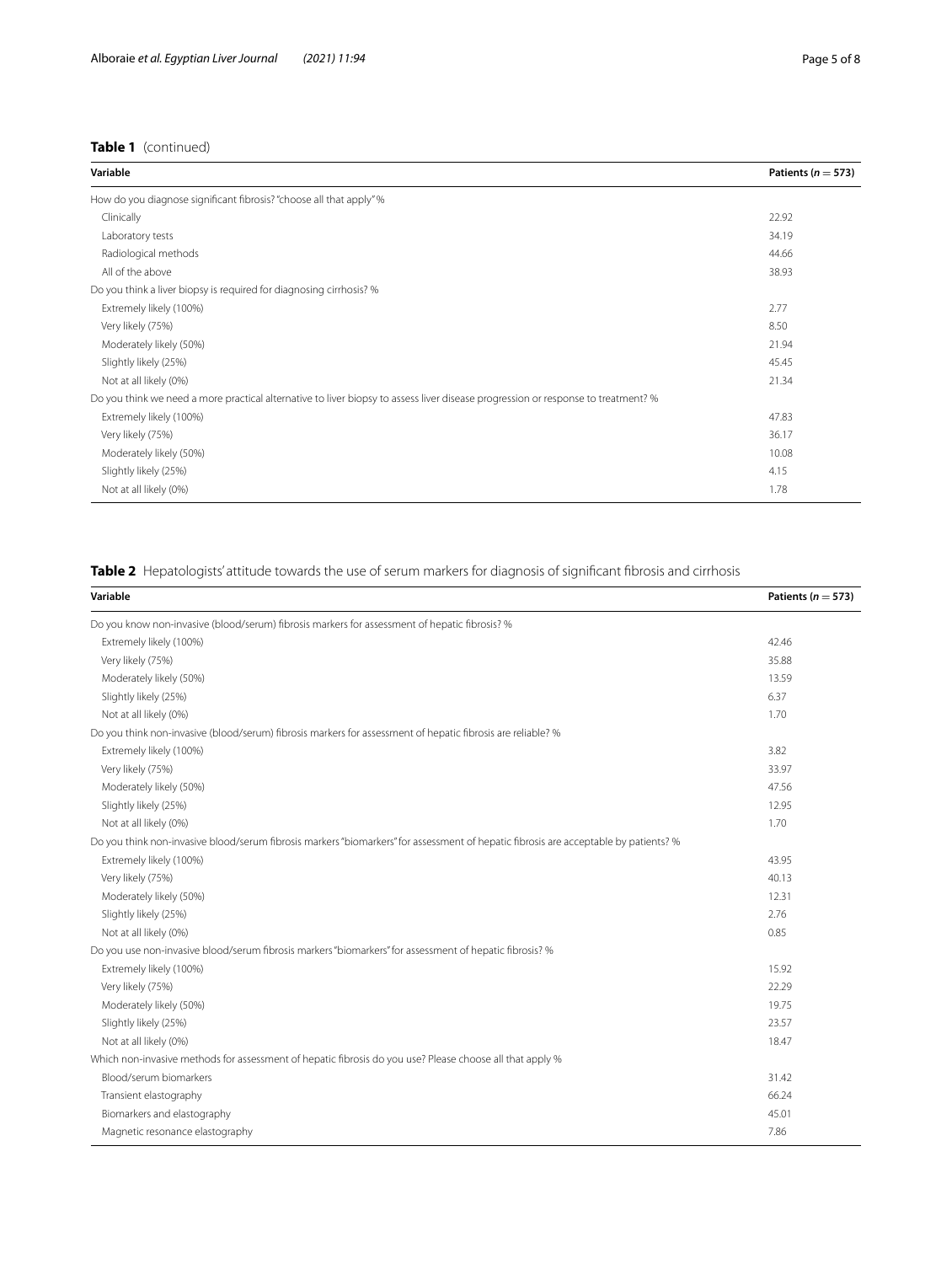<span id="page-5-0"></span>

|  | Table 3 Hepatologists' attitude towards the use of radiological methods for diagnosis of significant fibrosis and cirrhosis |  |  |  |
|--|-----------------------------------------------------------------------------------------------------------------------------|--|--|--|
|  |                                                                                                                             |  |  |  |

| Variable                                                                                                                        | Patients ( $n = 573$ ) |
|---------------------------------------------------------------------------------------------------------------------------------|------------------------|
| Are you familiar with radiological methods for non-invasive assessment of hepatic fibrosis? %                                   |                        |
| Very familiar                                                                                                                   | 58.12                  |
| Familiar                                                                                                                        | 37.30                  |
| Not familiar                                                                                                                    | 4.58                   |
| Do you think radiological methods are reliable for non-invasive assessment of hepatic fibrosis? %                               |                        |
| Extremely likely (100%)                                                                                                         | 10.89                  |
| Very likely (75%)                                                                                                               | 51.20                  |
| Moderately likely (50%)                                                                                                         | 32.90                  |
| Slightly likely (25%)                                                                                                           | 4.58                   |
| Not at all likely (0%)                                                                                                          | 0.44                   |
| Do you think radiological methods for non-invasive assessment of hepatic fibrosis are acceptable by patients? %                 |                        |
| Extremely likely (100%)                                                                                                         | 51.20                  |
| Very likely (75%)                                                                                                               | 37.90                  |
| Moderately likely (50%)                                                                                                         | 8.71                   |
| Slightly likely (25%)                                                                                                           | 1.74                   |
| Not at all likely (0%)                                                                                                          | 0.44                   |
| Do you think radiological methods for non-invasive assessment of hepatic fibrosis are easily applicable in clinical practice? % |                        |
| Extremely likely (100%)                                                                                                         | 32.68                  |
| Very likely (75%)                                                                                                               | 45.1                   |
| Moderately likely (50%)                                                                                                         | 18.52                  |
| Slightly likely (25%)                                                                                                           | 3.27                   |
| Not at all likely (0%)                                                                                                          | 0.44                   |
| Which radiological methods do you use for noninvasive assessment of hepatic fibrosis? "Please choose all that apply" %          |                        |
| Ultrasound                                                                                                                      | 59.48                  |
| Computed tomography                                                                                                             | 26.58                  |
| Magnetic resonance imaging                                                                                                      | 24.62                  |
| FibroScan                                                                                                                       | 85.40                  |
| Ultrasound based elastography                                                                                                   | 25.05                  |
| MRI-based elastography                                                                                                          | 8.71                   |
| What are the limitations of using radiological methods for the assessment of hepatic fibrosis? Please choose all that apply %   |                        |
| Cost                                                                                                                            | 47.06                  |
| Exposure to radiation                                                                                                           | 14.38                  |
| Availability                                                                                                                    | 60.13                  |
| Accuracy                                                                                                                        | 45.53                  |
| I don't trust non-invasive methods                                                                                              | 0.22                   |
| What is encouraging you for using radiological methods for the assessment of hepatic fibrosis? Please choose all that apply %   |                        |
| Easy to use                                                                                                                     | 87.58                  |
| Less costly than liver biopsy                                                                                                   | 41.61                  |
| Not convinced that liver biopsy is the gold standard                                                                            | 15.03                  |
| Patient refusal for liver biopsy                                                                                                | 64.27                  |

invasive nature and high risk of post-procedure complications [[10\]](#page-7-8). However, it is still unclear whether the decline in the utilization and acceptance of liver biopsy is consistent among diferent institutions in the country. Some studies about these non-invasive methods, especially in Egypt, showed that APRI, FIB4, and GUCI can be used as good predictors of liver fbrosis in chronic hepatitis C [[22\]](#page-7-20). In this report, we highlighted that majority of Egyptian hepatologists still consider liver biopsy as the gold standard tool for diagnosis and staging of liver cirrhosis; the biopsy also had a high level of acceptance and reliability among the Egyptian hepatologists, despite the modest acceptance by the patients. To our knowledge, no previous published studies have assessed the acceptability and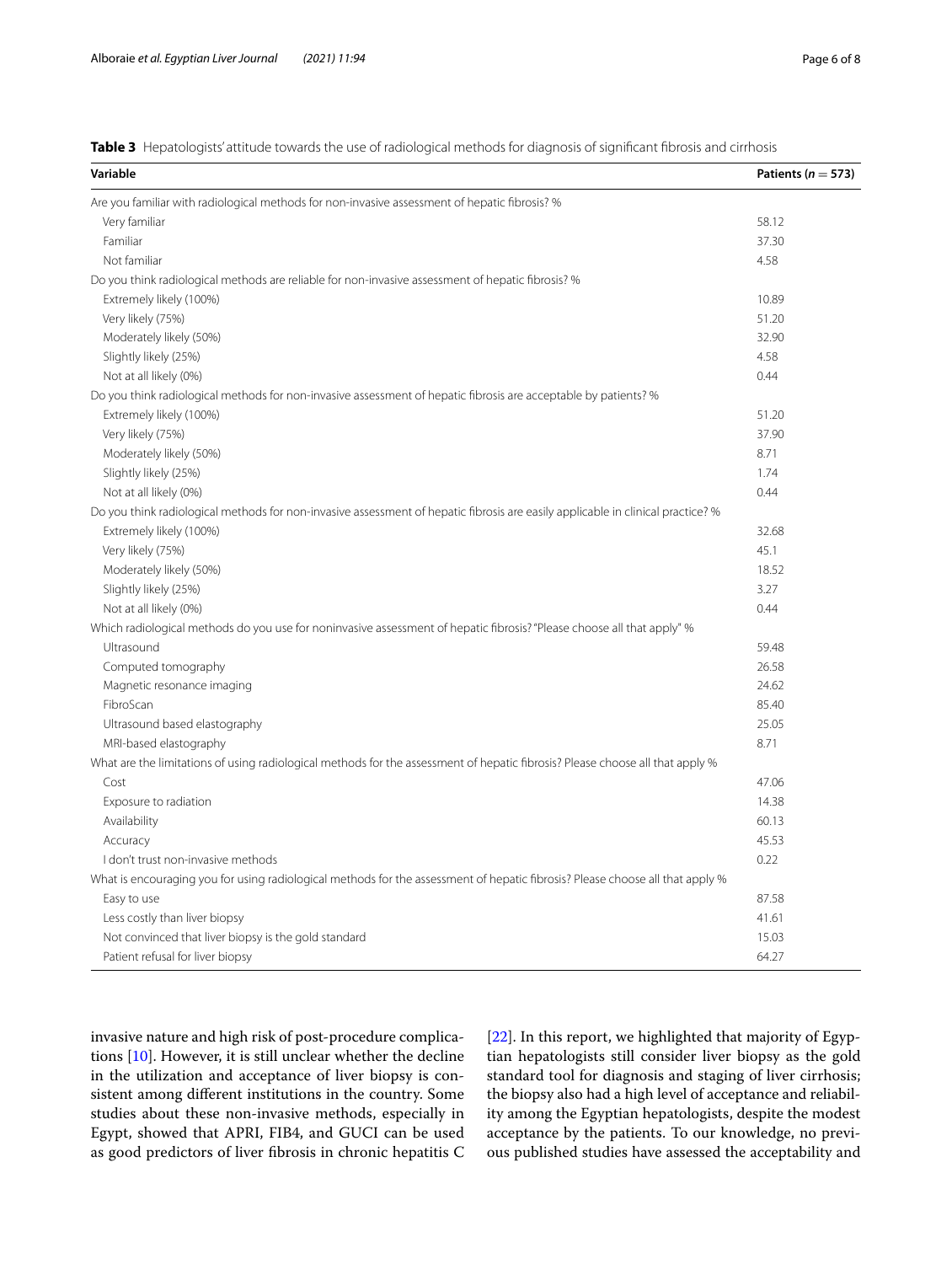<span id="page-6-0"></span>

|  | <b>Table 4</b> Hepatologists' attitude towards the use of combination tools for diagnosis of significant fibrosis and cirrhosis |  |  |  |  |
|--|---------------------------------------------------------------------------------------------------------------------------------|--|--|--|--|
|  |                                                                                                                                 |  |  |  |  |

| Variable                                                                                                                               | Patients ( $n = 573$ ) |  |  |  |  |
|----------------------------------------------------------------------------------------------------------------------------------------|------------------------|--|--|--|--|
| Do you use combinations of serum biomarkers and radiological methods for non-invasive assessment of hepatic fibrosis? %                |                        |  |  |  |  |
| Extremely likely (100%)                                                                                                                | 13.20                  |  |  |  |  |
| Very likely (75%)                                                                                                                      | 26.17                  |  |  |  |  |
| Moderately likely (50%)                                                                                                                | 15.88                  |  |  |  |  |
| Slightly likely (25%)                                                                                                                  | 23.27                  |  |  |  |  |
| Not at all likely (0%)                                                                                                                 | 21.48                  |  |  |  |  |
| Do you think combinations of methods are more beneficial for non-invasive assessment of hepatic fibrosis than using a single method? % |                        |  |  |  |  |
| Extremely likely (100%)                                                                                                                | 31.1                   |  |  |  |  |
| Very likely (75%)                                                                                                                      | 34                     |  |  |  |  |
| Moderately likely (50%)                                                                                                                | 21.70                  |  |  |  |  |
| Slightly likely (25%)                                                                                                                  | 10.29                  |  |  |  |  |
| Not at all likely (0%)                                                                                                                 | 2.91                   |  |  |  |  |
| Which method do you think is easier to use for the assessment of hepatic fibrosis? %                                                   |                        |  |  |  |  |
| Liver biopsy                                                                                                                           | 5.37                   |  |  |  |  |
| Radiological methods                                                                                                                   | 40.27                  |  |  |  |  |
| Serum biomarkers                                                                                                                       | 24.16                  |  |  |  |  |
| Combination of non-invasive methods                                                                                                    | 30.20                  |  |  |  |  |

reliability of liver biopsy among Egyptian hepatologists. However, our results are contrary to reports from Europe [[11\]](#page-7-9) and Canada [\[23](#page-7-21)], which showed that many hepatologists have shifted to radiological tools for the evaluation and monitoring of chronic liver diseases.

As mentioned before, non-invasive markers have gained momentum for the evaluation of liver cirrhosis over the recent two decades and many of these tools were well-validated in large cohort studies [\[10,](#page-7-8) [12–](#page-7-10)[16](#page-7-14)]. Recent reports demonstrated that there is a notable increase in the acceptance of non-invasive tools among hepatologists in routine clinical practice  $[24]$  $[24]$ , which is attributed to the simplicity of these tools and the avoidance of complications associated with liver biopsy; besides, many of these tools are readily available, even in limited-resources area, and cheaper than standard liver biopsy procedure [[25\]](#page-7-23). In the present survey, we found that non-invasive methods are gaining acceptance by Egyptian physicians and patients, and most of them consider these methods as reliable and applicable tools for predicting the course of liver cirrhosis. Notably, we found that hepatologists prefer radiological methods over serum biomarkers, and considered them as easier and cheaper methods for evaluation and staging of liver cirrhosis. This study, however, has some limitations. Although web-based surveys may have advantages related to the speed and cost of data collection as well as data quality, they may be biased by low and selective participation. The Likert scale, based on overall impression, may provide more variable results when applied across hepatologists and gastroenterologists from diferent institutions; the potential efect of the institution, in addition to individual readers, warrants future evaluation. Areas that should be targeted in future research include validation of promising novel imaging technologies (ultrasound-based, and magnetic resonance (MR)-based markers), longitudinal studies to validate the performance of noninvasive surrogates for monitoring fbrosis progression (or regression) over time, the defnition of the role of combined vs. sequential noninvasive test approaches to optimize accuracy, validation of non-invasive methods for screening fbrosis and cirrhosis in at-risk groups (e.g., diabetic patients) and in the general population and fnally validation in special populations (e.g., pediatric subjects).

## **Conclusion**

In conclusion, liver biopsy is still considered as the most reliable method for evaluation and staging of liver cirrhosis by hepatologists in Egyptian institutions, despite the modest acceptance by the patients. Nonetheless, noninvasive methods are gaining acceptance by Egyptian physicians and patients, and most of them consider these methods as reliable and applicable tools for predicting the course of liver cirrhosis. Notably, we found that hepatologists prefer radiological methods over serum biomarkers, and considered them as easier and cheaper methods for evaluation and staging of liver cirrhosis. Owing to the scarcity in the published literature, further studies with a well-planned design and multinational collaboration are still needed.